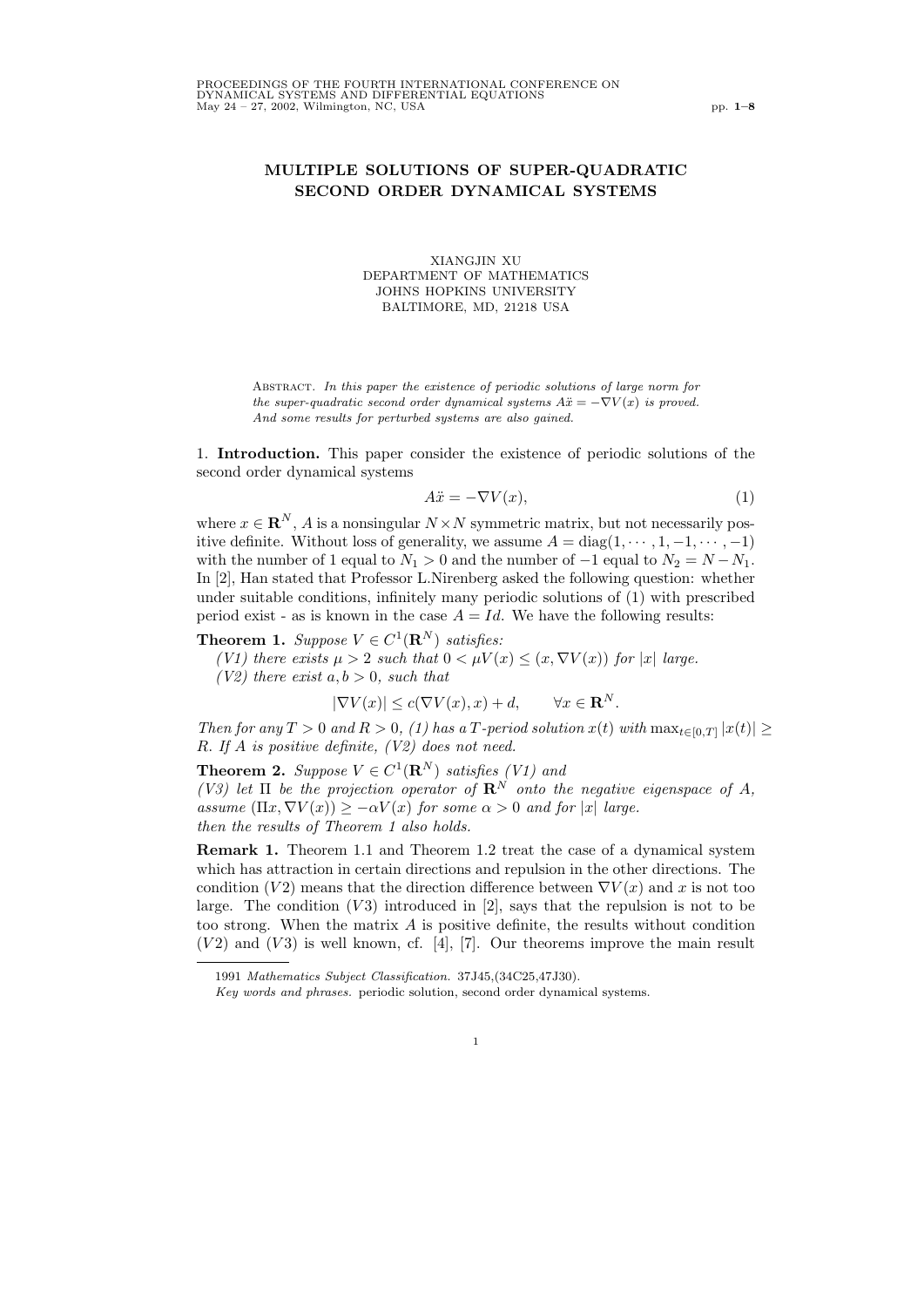in [2], where the author further required  $V(x) \geq 0$  for all  $x \in \mathbb{R}^N$  and proved the existence of one nonconstant solution essentially.

Following the idea of [6], where study the first order autonomous Hamiltonian systems using  $S^1$  index theory  $(i(\cdot), \mathcal{B})$  introduced in [1], we firstly introduce a simple system and study the structure of its solutions and the increasing estimates of the critical values of this new system using  $S<sup>1</sup>$  index theory, then we prove Theorem 1.1 and Theorem 1.2 by comparing the critical values between the original system and the new system. And we also obtain some results on perturbed systems by the same argument and the increasing estimates gained in [3].

This paper grow from part of my master degree thesis [8]. It is a pleasure to thank my advisor, Professor Yiming Long, for his constant encouragement and helpful suggestions when I studied in Nankai Institute of Mathematics.

2. **Proofs.** For any given  $T > 0$ , let  $X = W^{1,2}(S_T, \mathbb{R}^N)$ . Define

$$
I(x) = \int_0^T (A\dot{x}, \dot{x})dt - \int_0^T V(x)dt, \quad \forall x \in X.
$$

It is well known that  $I \in C^1(X, \mathbf{R})$ . We define

$$
X^{+} = \{x \in X | x = \sum_{|j| \neq 0} c_{j} e^{ijt}, \ c_{j} \in \mathbf{C}^{N_{1}}, c_{-j} = \bar{c}_{j}\}
$$
  

$$
X^{0} = \{x \in X | x = constants\}
$$
  

$$
X^{-} = \{x \in X | x = \sum_{|j| \neq 0} c_{j} e^{ijt}, \ c_{j} \in \mathbf{C}^{N_{2}}, c_{-j} = \bar{c}_{j}\}
$$

We have  $X = X^+ \oplus X^0 \oplus X^-$ .

The minimax procedure that we will use in the proofs takes advantage of the  $S^1$  index theory  $(i(\cdot), \mathcal{B})$  introduced in [1], where  $\mathcal B$  denotes the family of closed  $S^1$ invariant subset of  $X - 0$  and  $i(·)$  is the  $S<sup>1</sup>$  cohomological index on the invariant subset, since there is a natural  $S^1$  invariance possessed by the functional I. One can find the details of the index theory in [1].

For  $m \in \mathbb{N}$ , we define

$$
H_m = (\text{span}\{e^{ijt}v_k, e^{-ijt}v_k | j \leq [m/N_1], k \leq m - N_1j\} \cap X^+) \oplus X^0 \oplus X^-,
$$

where  $\{v_k\}$  is the standard base of  $\mathbb{C}^{N_1}$  and [a] denotes the greatest integer not greater than a. Then  $H_m$  is an invariant subspace of X. (V1) implies for certain constants  $a_1$  and  $a_2$ 

$$
V(x) \ge a_1 |x|^{\mu} - a_2.
$$

By the Hölder inequality,

$$
I(x) \le ||x^+||^2 - a_1||x||_{L^2}^{\mu} + a_2 \le ||x^+||^2 - a_1||x^+||_{L^2}^{\mu} + a_2.
$$
 (2)

Since  $H_m \cap X^+$  is m dimensional and  $\mu > 2$ , (2) shows that for any given constant  $M(0)$  there is an  $R_m > 0$  such that

$$
I(x) \leq -TM(0),
$$

for all  $x \in H_m$  such that  $||x|| \ge R_m$ . Let  $D_m = B_{R_m} \cap H_m$ . Let  $G_m$  denote the class of mappings  $h \in C(D_m, X)$  which satisfy:

 $(g_1)$  h is equivariant,

 $(g_2)$   $h(x) = x$  for  $x \in (\partial B_{R_m} \cap H_m) \oplus X^0$ ,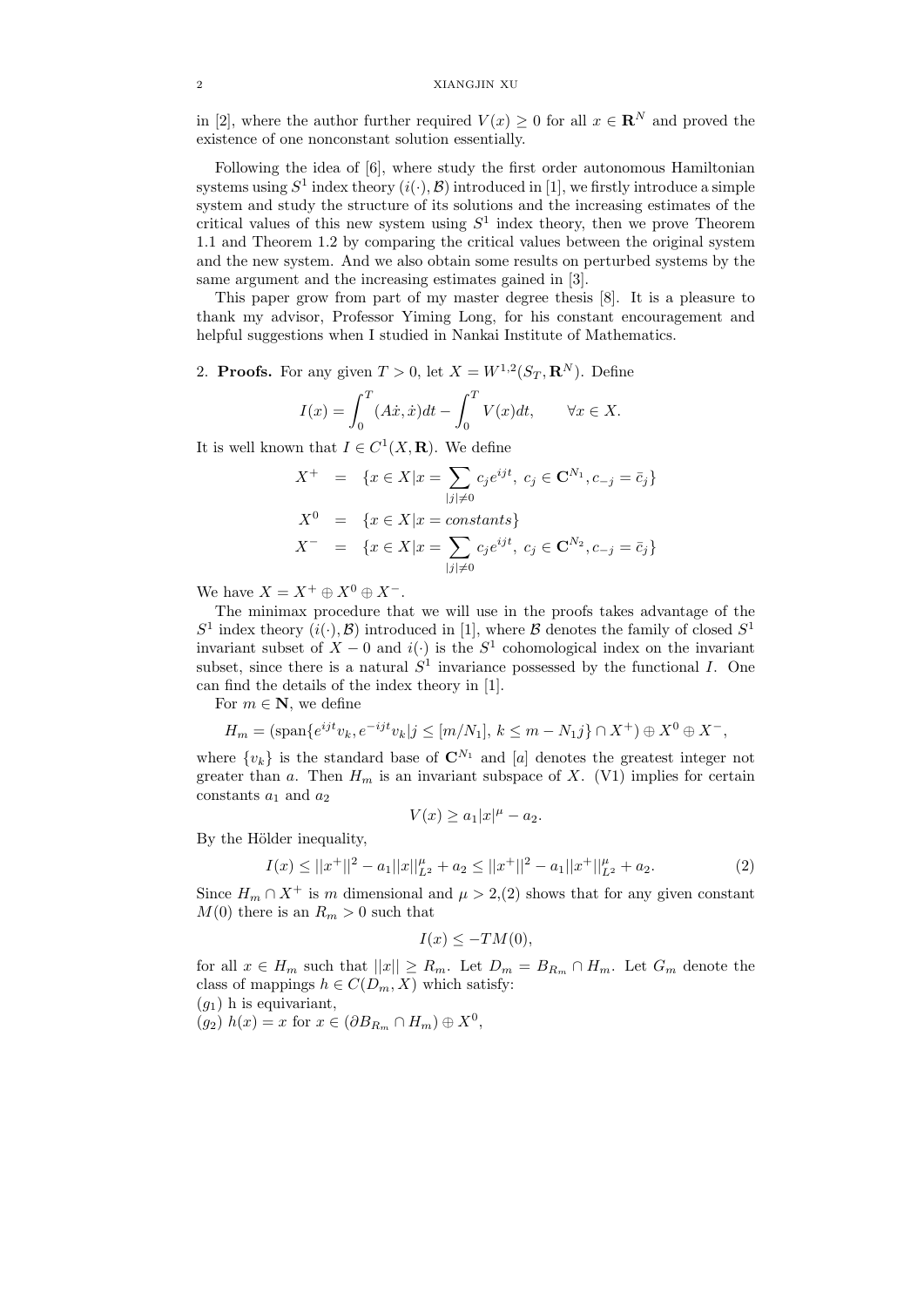(g<sub>3</sub>)  $P^-h(x) = \alpha(x)x^- + \phi(x)$ , where  $\phi(x)$  is a compact map and  $\alpha \in C(D_m, [1, \bar{\alpha}])$ , constant  $\bar{\alpha}$  depending on h.

Since  $h(x) = x \in G_m$  for all  $m \in \mathbb{N}$ ,  $G_m \neq \emptyset$ . For  $j \in \mathbb{N}$ , define

$$
\Gamma_j = \{ h(D_m - Y) | m \ge j, h \in G_m, Y \in \mathcal{B}, and \ i(Y) \le m - j \}.
$$

For  $\Gamma_j$  we have the following properties:

(i) (Monotonicity):  $\Gamma_{j+1} \subset \Gamma_j$ ,

(ii) (Excision): If  $B \in \Gamma_j$  and  $Z \in \mathcal{B}$  with  $i(Z) \leq s < j$ , then  $B - Z \in \Gamma_{j-s}$ ,

(iii) (Invariance): If  $\varphi \in C(X,X)$  and satisfies  $(g_1) - (g_3)$  for  $m \ge j, B \in \Gamma_j$  implies  $\varphi(B) \in \Gamma_i$ .

The next result which was proved in [6] is crucial for later estimates.

**Lemma 1.** Let  $h \in G_m$ ,  $j \le m$ ,  $\rho < R_m$ , and  $\Theta = \{x \in D_m | h(x) \in \partial B_\rho \cap V_{j-1}^\perp \}$ , then  $\Theta$  is compact and  $i(\Theta) \geq m - j + 1$ . If  $i(Y) \leq m - j$ , and  $W = \overline{\Theta - Y}$ , then  $\overline{h(D_m-Y)}\cap\partial B_\rho\cap V_{j-1}^\perp\supset h(w)\neq\emptyset.$ 

And we will use the following calculus lemma:

**Lemma 2.** For  $m \ge 1$ ,  $x = (x_1, \dots, x_{N_1}) \in (H_m \cap X^+)^\perp$ , we have

$$
[m/N_1]| |x||_{L^2} \leq ||\dot{x}||_{L^2}
$$
 (3)

$$
||x_l||_{L^{\infty}} \leq (\frac{8}{T([m/N_1]-1})^{1/2}||\dot{x}_l||_{L^2}, \qquad \forall l=1,\cdots,N_1.
$$
 (4)

**Proof.** For  $x \in (H_m \cap X^+)^\perp$ , we have the Fourier series expansion,

$$
x(t) = \sum_{|j| \ge [m/N_1]} c_j e^{ijt}, \ c_j \in \mathbf{C}^{N_1}, \ c_{-j} = \bar{c}_j.
$$

$$
||\dot{x}||_{L^2}^2 = \frac{T}{2} \sum_{|j| \ge [m/N_1]} |c_j|^2 j^2 \ge \frac{T}{2} [m/N_1]^2 \sum_{|j| \ge [m/N_1]} |c_j|^2 = [m/N_1]^2 ||x||_{L^2}.
$$

By the same computation as above, we get that for every  $l = 1, \dots, N_1$ ,

$$
||x_{l}||_{L^{\infty}} \leq 2 \sum_{|j| \geq [m/N_1]} (|c_j||j|)^{\frac{1}{j}} \n\leq 2(\sum_{|j| \geq [m/N_1]} |c_j|^2 j^2)^{1/2} (\sum_{|j| \geq [m/N_1]} \frac{1}{j^2})^{1/2} \n\leq (\frac{8}{T([m/N_1]-1})^{1/2} ||x_{l}||_{L^2}.
$$
\nQ.E.D.

As [6], we first study a simple system. There is  $M \in C^2(\mathbf{R}, \mathbf{R})$  satisfying: (M1)  $M(|x|) \ge V(x)$  for all  $x \in \mathbb{R}^N$  and  $M(s) - M(0) = o(s^2)$  at  $s = 0$ ,

(M2)  $M(s)$  is strictly monotonically increasing in s and tend to infinity as  $s \to \infty$ ,

(M3)  $N(s) = M'(s)/s$  is strictly monotone and tends to infinity as  $s \to \infty$ ,

(M4)  $\frac{1}{3} s M'(s) - M(s)$  is strictly monotone increasing in s, and  $s M'(s) \ge \mu(M(s) M(0)$  for all s.

We refer to  $[6]$  for the construction of  $M$ . Define

$$
J(x) = \int_0^T (A\dot{x}, \dot{x})dt - \int_0^T M(|x|)dt, \quad \forall x \in X.
$$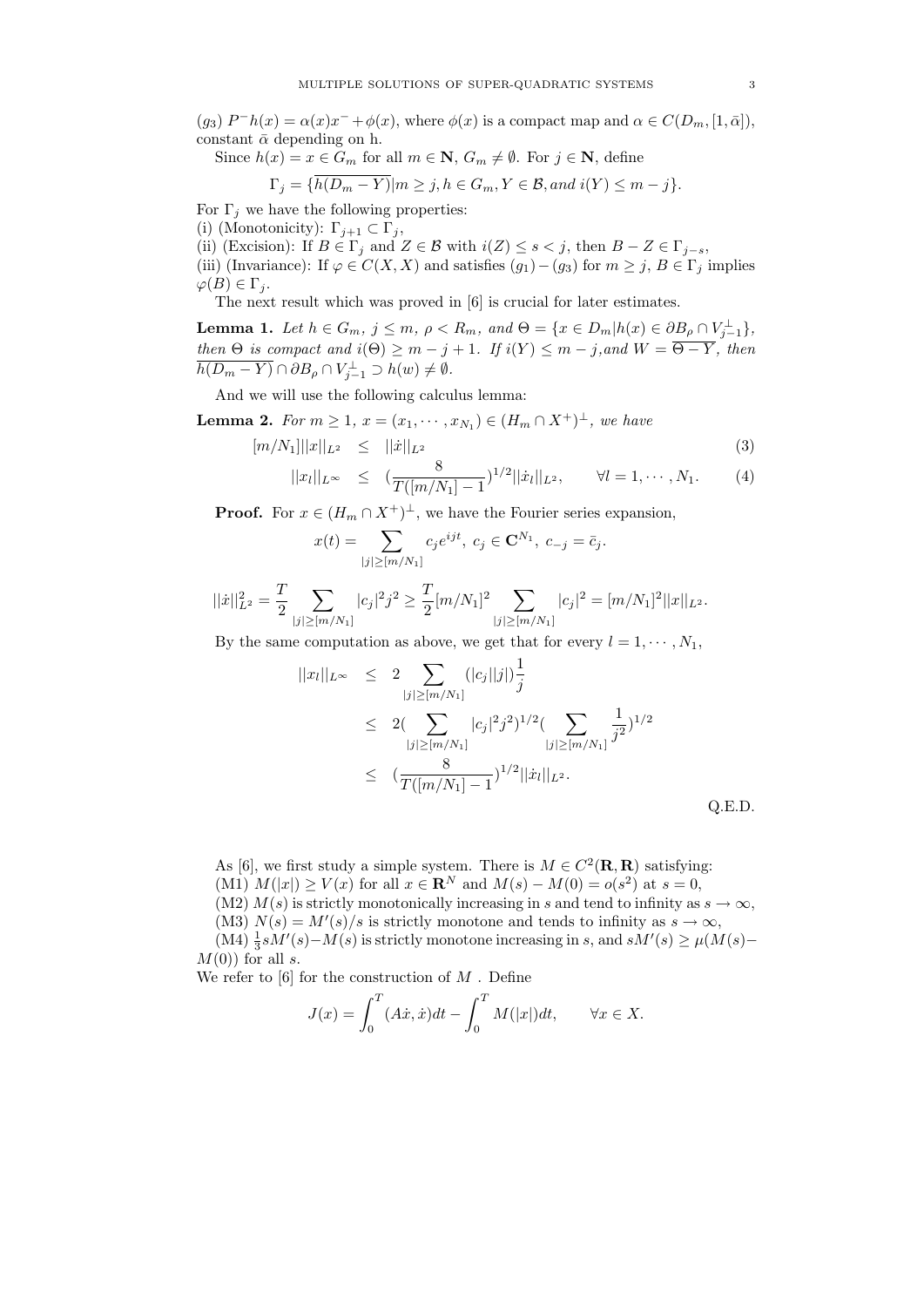We have  $J \in C^1(X, \mathbf{R})$ .

Now we show  $I, J$  satisfy (PS) condition.

**Lemma 3.** If V satisfies  $(V1)$  and  $(V2)$ , I satisfies  $(PS)$  condition.

**Proof.** Let  $(x_n)$  be a sequence in X such that  $|I(x_n)| < M$  and  $I'(x_n) \to 0$ , as  $n \to \infty$ . Denote  $\epsilon_n = ||I'(x_n)||_{W^{1,2}}$ . Let  $x_n = (x_n^1, x_n^2) \in \mathbf{R}^{N_1} \oplus \mathbf{R}^{N_2}$ . We have

$$
I'(x_n)x_n^1 = \int_0^T |\dot{x}_n^1|^2 dt - \int_0^T \nabla V(x_n)x_n^1 dt,
$$
  

$$
I'(x_n)x_n^2 = -\int_0^T |\dot{x}_n^2|^2 dt - \int_0^T \nabla V(x_n)x_n^2 dt.
$$

Since  $x_n \in W^{1,2} \hookrightarrow C^0$ , we have

$$
\epsilon_n ||x_n^1||_{W^{1,2}} \ge ||\dot{x}_n^1||_{L^2}^2 - ||x_n^1||_{C^0} \int_0^T |\nabla V(x_n)| dt,
$$
  

$$
-\epsilon_n ||x_n^2||_{W^{1,2}} \le -||\dot{x}_n^2||_{L^2}^2 + ||x_n^2||_{C^0} \int_0^T |\nabla V(x_n)| dt.
$$

Since (V2), we have

$$
||\dot{x}_n||_{L^2}^2 \le \epsilon_n ||x_n||_{W^{1,2}} + 2||x_n||_{C^0}[c\int_0^T (\nabla V(x_n), x_n)dt + dT]
$$

On the other hand, we have

$$
M + \epsilon_n ||x_n||_{W^{1,2}} \geq I(x_n) - \frac{1}{2} (I'(x_n), x_n)
$$
  
\n
$$
= \frac{1}{2} \int_0^T (\nabla V(x_n), x_n) dt - \int_0^T V(x_n) dt
$$
  
\n
$$
\geq (\frac{1}{2} - \frac{1}{\mu}) \int_0^T (\nabla V(x_n), x_n) dt + c_1
$$
  
\n
$$
\geq (\frac{\mu}{2} - 1) \int_0^T V(x_n) dt + c_2
$$
  
\n
$$
\geq c_3 ||x_n||_{L^{\mu}}^{\mu} + c_4
$$
 (5)

Thus by the Hölder inequality and Sobolev embedding Theorem, we have

$$
||x_n||_{L^2}^2 \le M_1(1 + ||x_n||_{W^{1,2}}^{2/\mu})
$$

$$
||x_n||_{C^0} \le K||x||_{W^{1,2}}
$$

$$
\int_0^T (\nabla V(x_n), x_n) dt \le M_2(1 + \epsilon_n ||x_n||_{W^{1,2}})
$$

Hence we have

$$
||x_n||_{W^{1,2}}^2 \le M_3(1+||x_n||_{W^{1,2}}^{2/\mu} + ||x_n||_{W^{1,2}} + \epsilon_n ||x_n||_{W^{1,2}}^2)
$$

Since  $\epsilon_n \to 0$ , as  $n \to \infty$ , we have  $||x_n||_{W^{1,2}}$  bounded. From the form of I' we know (PS) condition holds. Q.E.D.

From (M3) and (M4),  $M(|x|)$  satisfies (V1) and (V2), we have

**Lemma 4.** *J satisfies (PS) condition.* 

**Lemma 5.** If V satisfies  $(V1)$  and  $(V3)$ , I satisfies  $(PS)$  condition.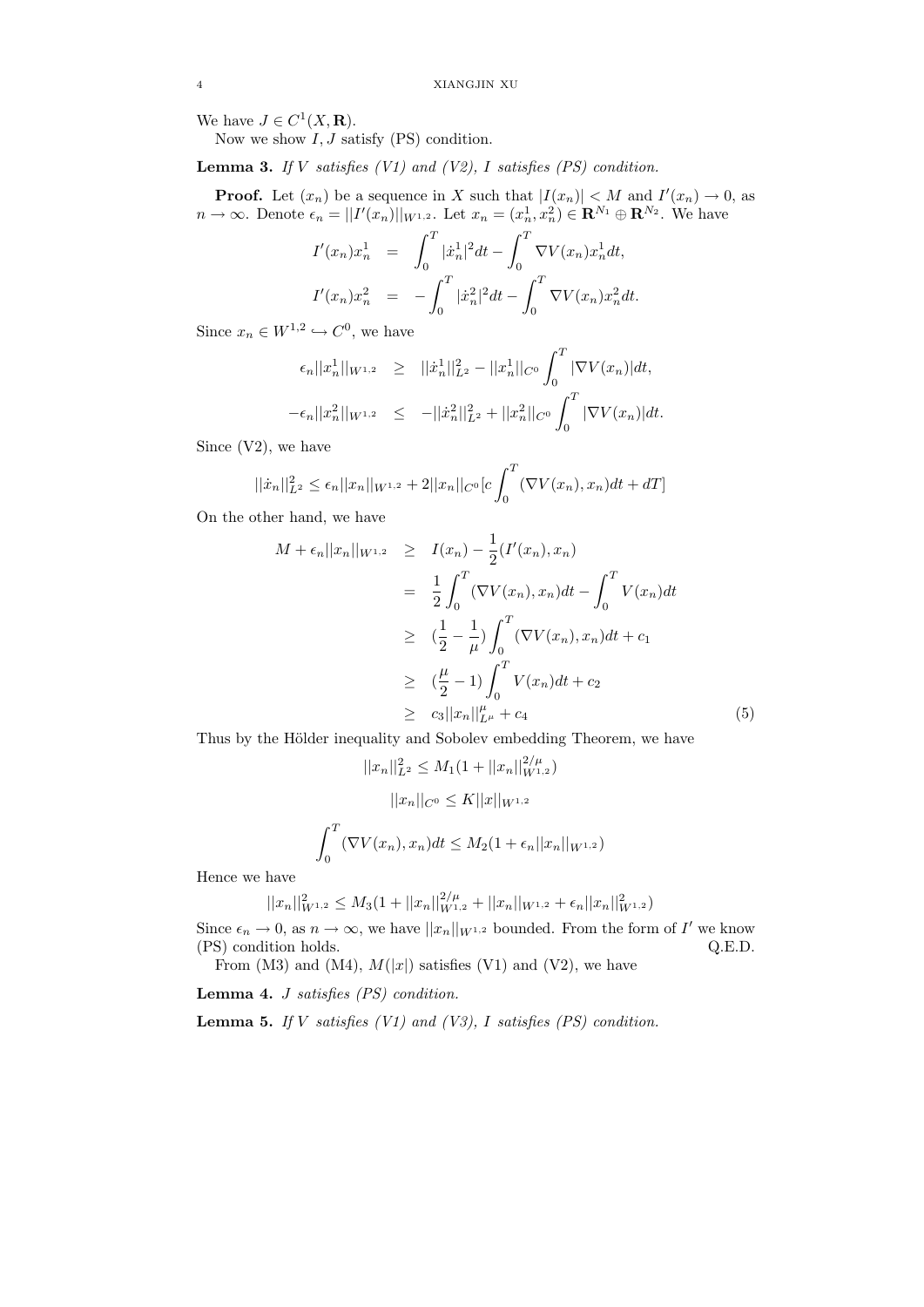**Proof.** Let  $(x_n)$  be a sequence in X such that  $|I(x_n)| < M$  and  $I'(x_n) \to 0$ , as  $n \to \infty$ . Denote  $\epsilon_n = ||I'(x_n)||_{W^{1,2}}$ . Let  $x_n = (x_n^1, x_n^2) \in \mathbf{R}^{N_1} \oplus \mathbf{R}^{N_2}$ . We have

$$
I'(x_n)x_n^1 = ||\dot{x}_n^1||_{L^2}^2 - \int_0^T \nabla V(x_n)x_n dt + \int_0^T \nabla V(x_n)x_n^2 dt,
$$
  

$$
I'(x_n)x_n^2 = -\int_0^T |\dot{x}_n^2|^2 dt - \int_0^T \nabla V(x_n)x_n^2 dt.
$$

From (5) and (V3), we have

$$
\begin{array}{rcl}\n\epsilon_n||x_n||_{W^{1,2}} & \geq & ||\dot{x}_n||_{L^2}^2 - C_1(1 + \epsilon_n||x_n||_{W^{1,2}}) + C_2(1 + \epsilon_n||x_n||_{W^{1,2}}), \\
-\epsilon_n||x_n^2||_{W^{1,2}} & \leq & -||\dot{x}_n^2||_{L^2}^2 + C_2(1 + \epsilon_n||x_n||_{W^{1,2}}),\n\end{array}
$$

for some constants  $C_1$  and  $C_2$ . Thus we have

$$
||x_n||_{W^{1,2}}^2 \leq C_3(1+||x_n||_{W^{1,2}}^2+||x_n||_{W^{1,2}}+\epsilon_n||x_n||_{W^{1,2}}^2)
$$

for some constant  $C_3$ . Since  $\epsilon_n \to 0$ , as  $n \to \infty$ , we have  $||x_n||_{W^{1,2}}$  bounded. From the form of  $I'$  we know  $(PS)$  condition holds.  $Q.E.D.$ 

Now we define two minimax sequences of  $I$  and  $J$ :

$$
c_j = \inf_{B \in \Gamma_j} \sup_{x \in B} I(x), \qquad d_j = \inf_{B \in \Gamma_j} \sup_{x \in B} J(x). \tag{6}
$$

By (M1) we have  $c_j \geq d_j$ , for all  $j \in \mathbb{N}$ . By Lemma 2.1, we have  $c_{j+1} \geq c_j$ ,  $d_{j+1} \geq d_j \geq d_1$ . Set  $\overline{M}(s) = M(s) - M(0)$  and let

$$
\bar{J}(x) = \int_0^T (A\dot{x}, \dot{x})dt - \int_0^T \bar{M}(x)dt, \quad \forall x \in X.
$$

we have

$$
d_j = \inf_{B \in \Gamma_j} \sup_{x \in B} \bar{J}(x) - TM(0) = \bar{d}_j - TM(0).
$$

As Lemma 1.33 and Lemma 1.40 of [6] we have

**Lemma 6.** (1)  $\bar{d}_{j+1} \ge \bar{d}_j \ge \bar{d}_1 > 0$ ,

- (2)  $\bar{d}_j$  is a critical value of  $\bar{J}$ ,
- (3) Any critical points of  $\overline{J}$ , corresponding to  $\overline{d}_j$  lie in  $X X^0$ ,

 $(A)$  If  $\bar{d}_{j+l} = \cdots = \bar{d}_{j+1} = d$  and  $\mathcal{K} = (\bar{J}^{\prime})^{-1}(0) \cap \bar{J}^{-1}(\bar{d}),$  then  $i(\mathcal{K}) \geq l$ .

Next we will make a closer study of the critical value  $\bar{d}_i$  of  $\bar{J}$ . Let  $x = (x_1, x_2) \in$  $\mathbf{R}^{N_1} \oplus \mathbf{R}^{N_2}$  be a corresponding critical point. Then x is a classical solution of

$$
\begin{cases}\n\ddot{x}_1 = -\frac{\partial}{\partial x_1} M(|x|) = -M'(|x|) \frac{x_1}{|x|},\\
-\ddot{x}_2 = -\frac{\partial}{\partial x_2} M(|x|) = -M'(|x|) \frac{x_2}{|x|}.\n\end{cases} (7)
$$

Condition (M1) guarantees that there are no problems with the right hand side when  $x(t_0) = 0$ . We first prove the following Lemma:

**Lemma 7.** For  $f \in C([0,T],\mathbf{R})$ , if  $f(t) \geq 0$  and  $f(t_0) = 0$  only when  $x(t_0) = 0$ , the boundary value problem

$$
\begin{cases}\n\ddot{x}(t) = f(t)x(t), & \forall t \in [0, T] \\
x(0) = x(T), \dot{x}(0) = \dot{x}(T).\n\end{cases}
$$
\n(8)

has only solution 0.

In the proof, we will use the following Theorem: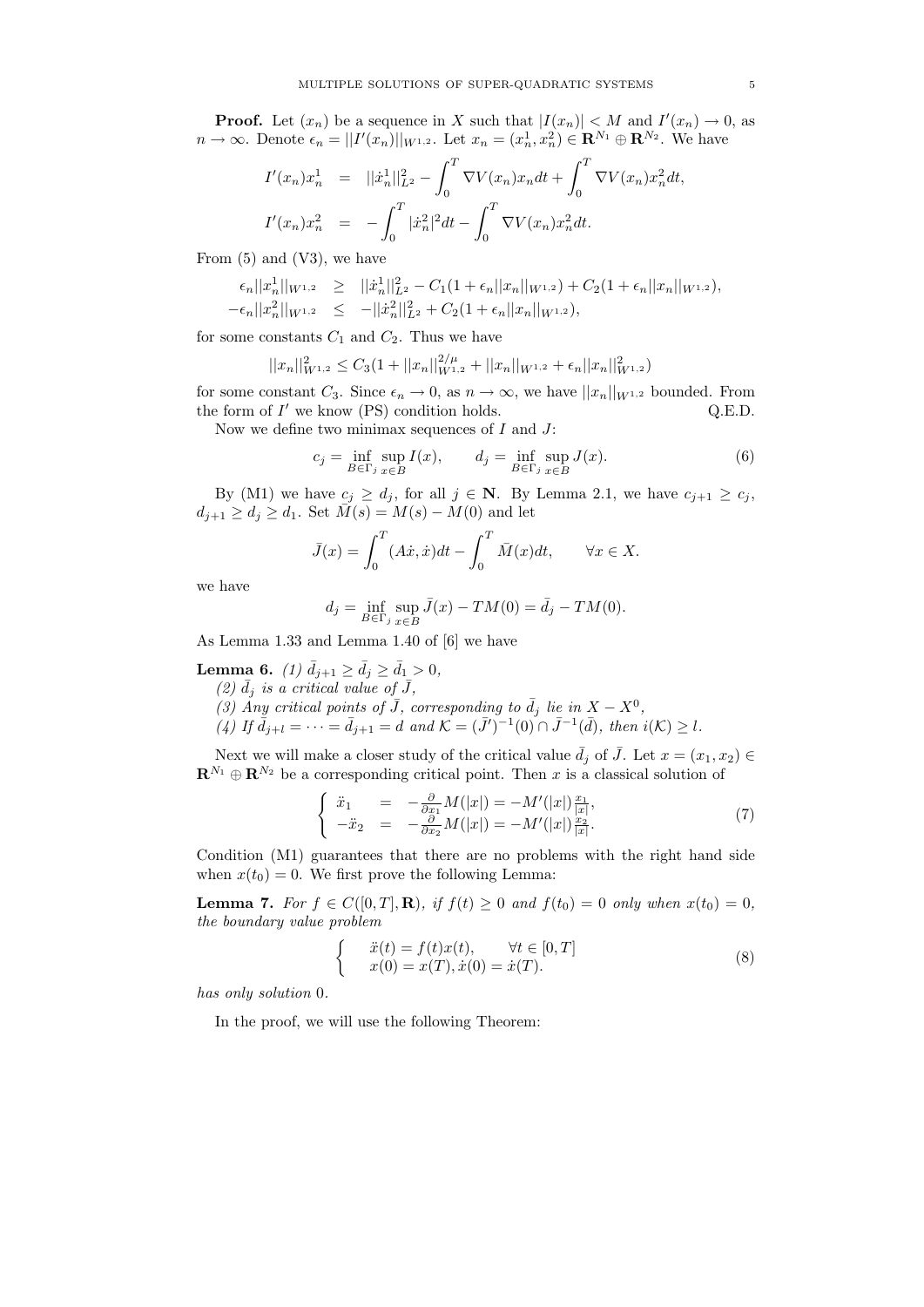**Theorem 3** (Theorem 3 of Chapter 1 in [5]). On interval  $(a, b)$ ,  $u(t)$  satisfies

$$
\ddot{u} + g(t)\dot{u} + h(t)u \ge 0
$$

where  $h(t) \leq 0$  and g and h are bounded on every closed subinterval of  $(a, b)$ . If u get the not negative maximum M at an inter point c, we have

$$
u(t) = M, \qquad \forall t \in (a, b).
$$

**Proof.** Let  $x(t)$  be a solution of (8). From the boundary values we have a  $t_0 \in [0, T]$  such that  $\dot{x}(t_0) = 0$ . Without loss generality, let  $t_0 = 0$ . For  $b \in (0, T]$ , we have

$$
x(b) - x(0) = \int_0^b \dot{x}(t)dt = \int_0^b \int_0^t \ddot{x}(s)dsdt = \int_0^b \int_0^t f(s)x(s)dsdt.
$$
 (9)

Case 1: If  $x(0) < 0$ , there exist  $a > 0$  such that for all  $\tau \in [0, a)$ ,  $x(\tau) < 0$ . From (9) we know  $x(\tau) < x(0)$  for all  $\tau \in [0, a)$ , hence we know  $x(t)$  is a strictly monotonically decreasing function. It is a contradiction.

Case 2: If  $x(0) \geq 0$ , Since  $x(0) \geq 0$ , we know x get the not negative maximum M at an interior point c. Let  $g(t) = 0$ , and  $h(t) = f(t)$ . We know the conditions of above Theorem are satisfied, hence we have

$$
x(t) = M, \qquad \forall t \in [0, T].
$$

Since  $f(t) = 0$  only if  $x(t) = 0$ , we get  $M = 0$ . Q.E.D.

By the Lemma 7, each solution  $x(t)$  of (7) has the form  $(x_1(t), 0)$ , since  $\frac{M'(x(t))}{|x(t)|}$  $|x(t)|$ satisfies the conditions of Lemma 7. Hence we reduce  $(7)$  to the following second order Hamiltonian systems

$$
\ddot{x}_1 = -M'(|x_1|) \frac{x_1}{|x_1|},\tag{10}
$$

As in [3], we have the following increasing estimates for the critical values  $\{\bar{d}_j\}$  of  $(7):$ 

**Lemma 8.**  $\bar{d}_j \rightarrow \infty$  as  $j \rightarrow \infty$ .

**Proof.** Since the critical values  $\{\bar{d}_j\}$  of (7) are the same as those getting for (10) by the minimax procedure on the corresponding invariant sets, we only need to prove the Lemma for (10).

For  $A \in \Gamma_j$ , there are  $h \in G_m$ ,  $Y \in \mathcal{B}$  and  $i(Y) \leq m - j$  such that  $A =$  $h(\overline{D_m - Y})$ . By Lemma 2.1, there exist  $y \in \overline{D_m - Y}$  such that

$$
x = (x_1, \dots, x_{N_1}) = h(y) \in \partial B_{R_0}(X^+) \cap (H_j \cap X^+)^\perp.
$$

By (3) of Lemma 2, we have

$$
R_0^2 = ||x||_X^2 \le (1 + [j/N_1]^{-2}) ||\dot{x}||_{L^2}^2.
$$
 (11)

Hence we have

$$
R_0^2 \ge ||\dot{x}||_{L^2}^2 \ge \frac{1}{2}R_0^2
$$
 and  $||\dot{x}_l||_{L^2} \le R_0$ , for  $l = 1, \dots, N_1$ .

By (4) of Lemma 2, we have

$$
||x_l||_{L^{\infty}} \leq \left(\frac{8}{T([j/N_1]-1)}\right)^{1/2}||\dot{x}_l||_{L^2} \leq R_0\left(\frac{8}{T([j/N_1]-1)}\right)^{1/2}.
$$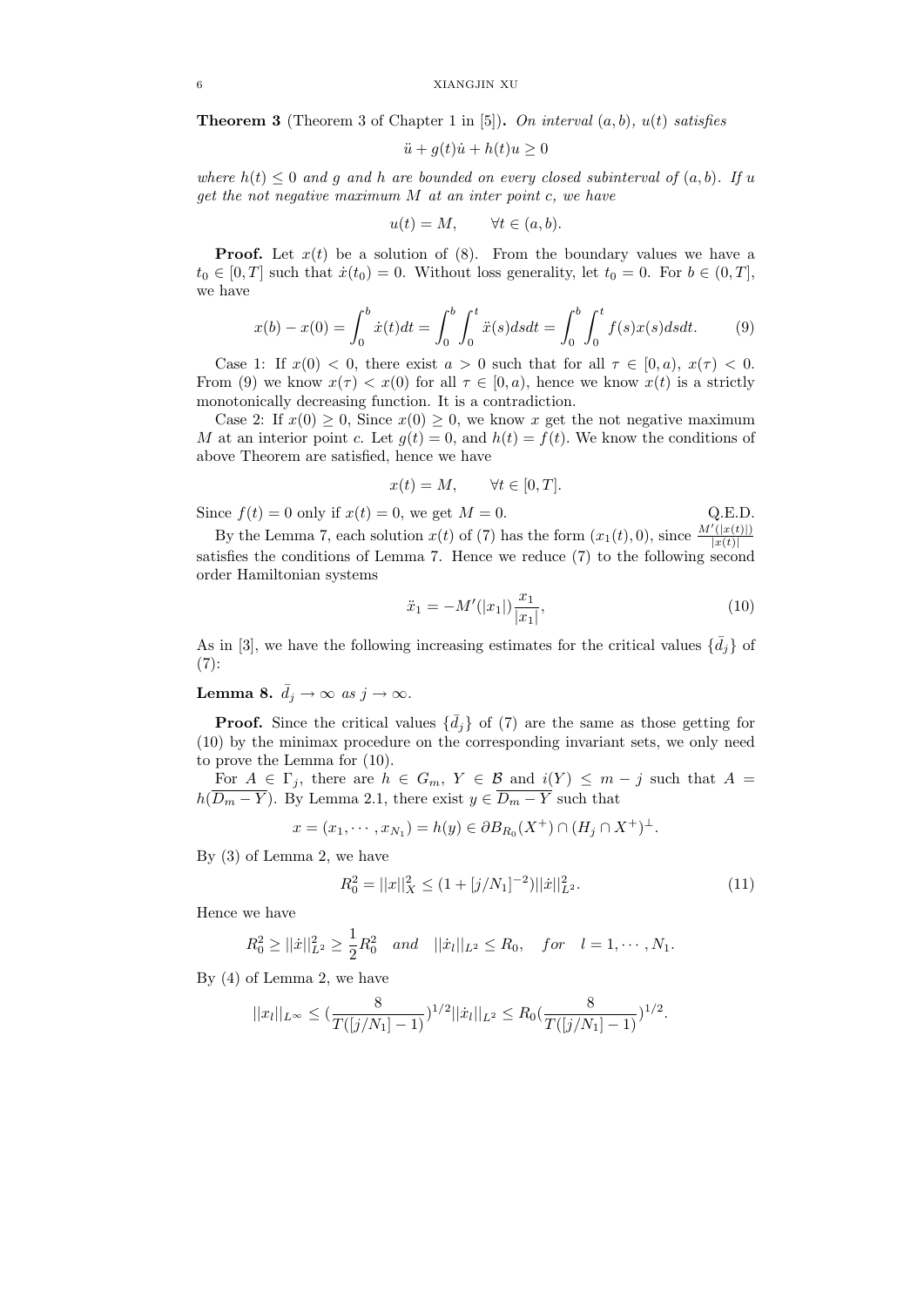Fix  $R_0 = (\frac{8}{T(\lfloor j/N_1 \rfloor - 1)})^{-1/2}$ , we have  $||x||_{L^{\infty}} \leq N_1$ . Hence from (11) we have

$$
\bar{J}(x) = \frac{1}{2} \int_0^T |\dot{x}|^2 dt - \int_0^T M(|x|) dt
$$
\n
$$
\geq \frac{[j/N_1]^2}{2(1 + [j/N_1]^2)} \frac{T}{8} ([j/N_1] - 1) - T \max_{|s| \leq N_1} M(s)
$$
\n
$$
\geq \frac{T}{32} ([j/N_1] - 1) - T \max_{|s| \leq N_1} M(s).
$$

By the definition of  $\bar{d}_j$ , we have

$$
\bar{d}_{j} \ge \frac{T}{32}([j/N_1] - 1) - T \max_{|s| \le N_1} M(s).
$$

Hence the Lemma holds.  $Q.E.D.$ 

With the increasing estimates for  $\bar{d}_i$  and  $d_i$ , now we study the minimax values  $c_j$ .

## Lemma 9. If  $c_j > Ta_2$ ,

(i)  $c_i$  is a critical value of I, (ii) any corresponding critical point lies in  $X - X^0$ , (iii) if  $c_{j+l} = \cdots = c_{j+1} = c > Ta_2$ ,  $i(I^{-1}(c) \cap (I')^{-1}(0)) \ge l$ .

Proof. Note that

$$
\sup_{x \in X^0} I(x) = T \sup_{x \in X^0} (-V(x)) \le T \sup_{x \in X^0} (a_2 - a_1 |x|^{\mu}).
$$

Thus if  $c_j > Ta_2$ , similar to the proof of Lemma 6, using standard equivariant deformation lemma, where we need  $I$  satisfying  $(PS)$  condition, we get statement (i)-(iii).  $Q.E.D.$ 

**Proof of Theorem 1.1 and Theorem 1.2.** Since  $c_i \geq d_i \to \infty$  as  $j \to \infty$ and the definition of  $\bar{d}_i$ , the requirement that  $c_i > Ta_2$  is satisfied for all large j. Then following the above Lemma, we prove Theorem 1 and Theorem 2. Q.E.D.

**Remark 2.** From the study of (7),  $N_1 > 0$  is necessary for our Theorems, which is missed in [2]. And it is natural to ask the following question: Do the results of Theorem 1 and Theorem 2 hold with only (V1) as the case  $A = Id$ ? And from the proofs, we use condition  $(V2)$  or  $(V3)$  only to show I satisfies  $(PS)$  condition.

In the following part, we will deal with the following perturbation problems:

$$
A\ddot{x} + \nabla V(x) = f(t). \tag{12}
$$

We have the following result:

**Theorem 4.** Suppose  $V \in C^1(\mathbf{R}^N, \mathbf{R})$  and satisfying (V1) and (V2) (or (V3)), then for any given  $T, R > 0$  and T-periodic function  $f \in L^2([0, T], \mathbf{R}^{N_1})$ , (12) possesses a T-periodic solution  $x(t)$  with  $\max_{t \in [0,T]} |x(t)| \geq R$ .

Proof. We first consider the system

$$
A\ddot{x} + \nabla M(|x|) = f(t). \tag{13}
$$

where  $M(|x|)$  satisfies (M1)-(M4). As the proof for Theorem 1.1 and Theorem 1.2, studying the solutions of (13), by using Lemma 7 we know each solution of (13) has the form  $x(t) = (x_1(t), 0)$ . Using the setting of invariant sets similarly to [3],